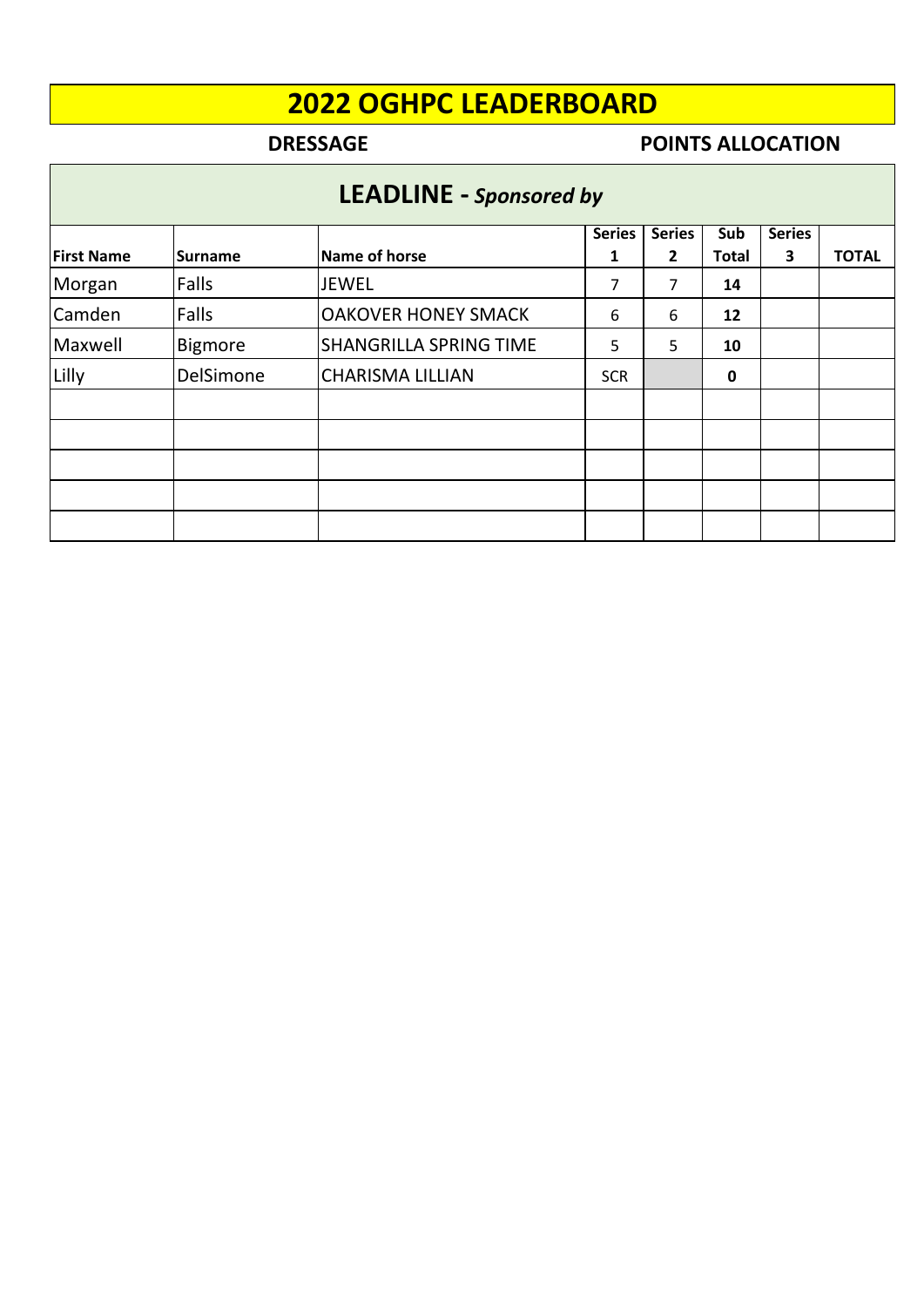## **DRESSAGE POINTS ALLOCATION**

# **PREP OPEN EA/PC -** *Sponsored by*

|                   |                 |                                 | <b>Series</b>  | <b>Series</b>  | Sub                     | <b>Series</b>           |              |
|-------------------|-----------------|---------------------------------|----------------|----------------|-------------------------|-------------------------|--------------|
| <b>First Name</b> | <b>Surname</b>  | Name of horse                   | 1              | $\overline{2}$ | <b>Total</b>            | $\overline{\mathbf{3}}$ | <b>TOTAL</b> |
| Alesha            | Ewers           | <b>PARIS</b>                    | 6              | 6              | 12                      |                         |              |
| <b>Kristen</b>    | Lloyd           | <b>BROCKHAM'S BACCARAT GOLD</b> | $\overline{7}$ | <b>SCR</b>     | $\overline{\mathbf{z}}$ |                         |              |
| <b>Bailee</b>     | <b>Stalteri</b> | <b>PRESLEY</b>                  |                | $\overline{7}$ | $\overline{\mathbf{z}}$ |                         |              |
| Taylah            | Hurren          | <b>LEAGUE OF NATIONS</b>        |                | 5              | 5.                      |                         |              |
| Eva               | Lewis           | <b>DESAVIEW SPRING EDITION</b>  | 5              |                | 5                       |                         |              |
| Roxanne           | <b>Balchin</b>  | <b>FOXWOOD HARRY POTTER</b>     | <b>SCR</b>     | $\overline{4}$ | 4                       |                         |              |
| Anzel             | Van Schalkwyk   | <b>HALE BOY</b>                 | 4              |                | 4                       |                         |              |
| Kya-J             | Bell            | ROSEVALE PARK VALENTINE         | 3              |                | 3                       |                         |              |
| Claire            | Ransom          | <b>CHARISMA LADY GRACE</b>      |                | 3              | 3                       |                         |              |
| Catherine         | Crosland        | <b>BRAYLEA SHOWTIME - BRADY</b> |                | 2              | $\overline{2}$          |                         |              |
| Erin              | Kelty           | <b>SODA POPS</b>                | $\overline{2}$ |                | $\overline{2}$          |                         |              |
| Julie             | Thompson        | <b>CAMBRIA MYSTIQUE</b>         | 1              | 1              | $\overline{2}$          |                         |              |
| <b>Bonnie</b>     | Bella           | <b>SAVANNAH HONOUR</b>          | 1              |                | 1                       |                         |              |
| Jodie             | Edwards         | <b>BEE</b>                      |                | 1              | $\mathbf{1}$            |                         |              |
| Roxy              | Came            | <b>STOICISM</b>                 | <b>SCR</b>     |                | $\mathbf 0$             |                         |              |
| Bronwyn           | Gibson          | <b>SANDELI PARK AMBITION</b>    |                | <b>SCR</b>     | $\mathbf 0$             |                         |              |
| <b>Nikia</b>      | Rockley         | <b>MIDNIGHT BLUE MOON</b>       |                | <b>SCR</b>     | 0                       |                         |              |
|                   |                 |                                 |                |                |                         |                         |              |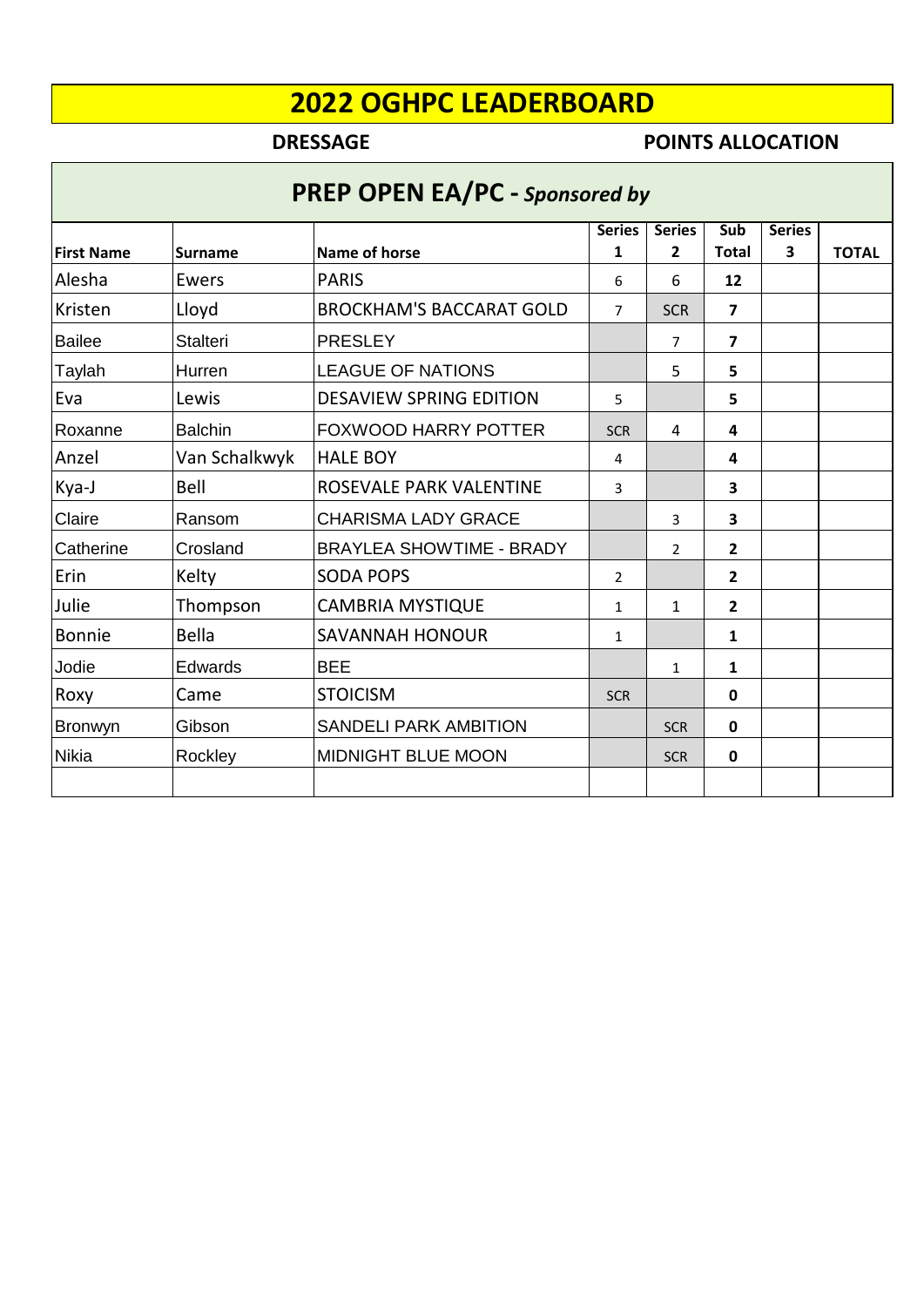## **DRESSAGE POINTS ALLOCATION**

|  | <b>PREP PCWA - Sponsored by</b> |  |
|--|---------------------------------|--|
|--|---------------------------------|--|

|                   |                |                             | <b>Series</b>  | <b>Series</b> | Sub         | <b>Series</b> |              |
|-------------------|----------------|-----------------------------|----------------|---------------|-------------|---------------|--------------|
| <b>First Name</b> | <b>Surname</b> | Name of horse               | 1              | 2             | Total       | 3             | <b>TOTAL</b> |
| Jenaveve          | Page           | <b>WATCHWOOD DRUID</b>      | 7              | 7             | 14          |               |              |
| Harpa             | <b>Byrne</b>   | <b>JUDAROO LOTTIE JONES</b> | 5              | 5             | 10          |               |              |
| Lyla              | Valuri         | <b>WILLOWIE WANDARRA</b>    | 4              | 6             | 10          |               |              |
| Sophie            | Dagnall        | <b>EBONY ROSE SPOTLIGHT</b> | 6              |               | 6           |               |              |
| Ella              | MacGregor      | <b>FOUR NEEDED NZ</b>       | $\overline{2}$ | 4             | 6           |               |              |
| Taryn             | Turner         | ROSEVALE PARK PHOENIX       | 3              | 2             | 5           |               |              |
| Nicola            | Lachenicht     | <b>ELLINGTON EVENING</b>    |                | 3             | 3           |               |              |
| Jessica           | Toohey         | <b>DUKE</b>                 |                | 1             | 1           |               |              |
| Uma Sky           | Fisher         | <b>WENDAMAR MERRITT</b>     | <b>SCR</b>     | <b>SCR</b>    | $\mathbf 0$ |               |              |
|                   |                |                             |                |               |             |               |              |
|                   |                |                             |                |               |             |               |              |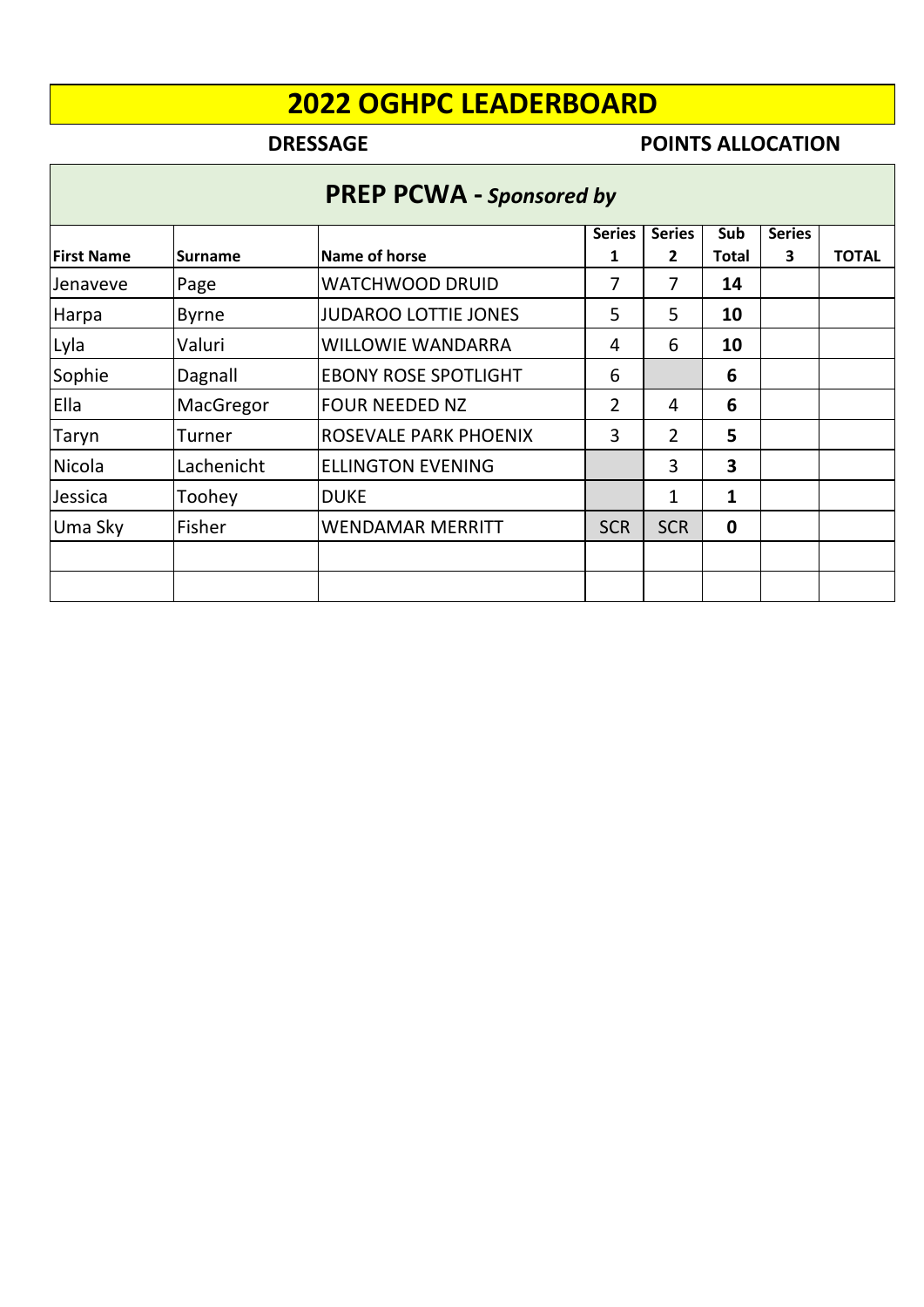## **DRESSAGE POINTS ALLOCATION**

# **PRELIM OPEN EA/PC -** *Sponsored by*

| <b>First Name</b> | <b>Surname</b>  | <b>Name of horse</b>            | <b>Series</b><br>1 | <b>Series</b><br>2 | Sub<br><b>Total</b>     | <b>Series</b><br>3 | <b>TOTAL</b> |
|-------------------|-----------------|---------------------------------|--------------------|--------------------|-------------------------|--------------------|--------------|
| Ashlyn            | Farrington      | <b>DELAMERIE ATHENA</b>         | 6                  | $\mathbf{1}$       | $\overline{7}$          |                    |              |
| Jessica           | Smith           | <b>HAMLET</b>                   | $\overline{7}$     |                    | $\overline{\mathbf{z}}$ |                    |              |
| <b>Bailee</b>     | <b>Stalteri</b> | PRESLEY                         |                    | $\overline{7}$     | $\overline{\mathbf{z}}$ |                    |              |
| Ashleigh          | <b>McNamee</b>  | <b>BRAKANDARA COOPERS ALE</b>   |                    | 6                  | 6                       |                    |              |
| Sarah             | Ransom          | <b>CHARISMA LIBERTY</b>         |                    | 6                  | 6                       |                    |              |
| Jessica           | Murray          | <b>DONNERWALTZ</b>              | 4                  | 1                  | 5                       |                    |              |
| Taliah            | Quinn           | <b>OUT TO PLAY</b>              | 5                  |                    | 5                       |                    |              |
| Sydelle           | Bland           | <b>BREEZEWATER MR BROWN</b>     |                    | $\overline{4}$     | 4                       |                    |              |
| Alesha            | Ewers           | <b>PARIS</b>                    | $\mathbf{1}$       | 3                  | $\overline{\mathbf{4}}$ |                    |              |
| Rosa-Lee          | Principe        | <b>BALGOWNIE BATHILDE</b>       | 3                  | <b>ELIM</b>        | $\mathbf{3}$            |                    |              |
| Hayley            | Cooke           | <b>COOPERPEDY</b>               |                    | $\overline{2}$     | $\overline{2}$          |                    |              |
| Alison            | McLay           | AADOM WALKING IN MEMPHIS        | $\overline{2}$     |                    | $\overline{2}$          |                    |              |
| Madeline          | <b>Buck</b>     | <b>DONNINGTON</b>               |                    | $\mathbf{1}$       | $\mathbf{1}$            |                    |              |
| Morgan            | East            | <b>WARREKYL COURT JESTER</b>    | $\mathbf{1}$       |                    | $\mathbf{1}$            |                    |              |
| Jessica           | Hoffren         | <b>KENTAUR CHOCOLATE NOIR</b>   | $\mathbf{1}$       | <b>RET</b>         | $\mathbf{1}$            |                    |              |
| Kristen           | Lloyd           | <b>BROCKHAM'S BACCARAT GOLD</b> | $\mathbf{1}$       | <b>SCR</b>         | $\mathbf{1}$            |                    |              |
| Alison            | McLay           | ADMIREDD                        | $\mathbf{1}$       |                    | $\mathbf{1}$            |                    |              |
| Lauren            | Morgan          | <b>KIKO</b>                     | $\mathbf{1}$       |                    | $\mathbf{1}$            |                    |              |
| Laura             | Post            | <b>JUST PLAIN HENRY</b>         | $\mathbf{1}$       |                    | $\mathbf{1}$            |                    |              |
| Claire            | Ransom          | <b>CHARISMA ELEGANCE</b>        |                    | $\mathbf{1}$       | $\mathbf{1}$            |                    |              |
| Claire            | Ransom          | <b>CHARISMA LADY GRACE</b>      |                    | 1                  | $\mathbf{1}$            |                    |              |
| Louise            | Russell-Cargill | <b>FAIRWIND LEXI</b>            | 1                  |                    | 1                       |                    |              |
| Kiah              | Summerhayes     | <b>DORY</b>                     |                    | $\mathbf{1}$       | $\mathbf{1}$            |                    |              |
| Emma              | <b>Truss</b>    | <b>MOLLY</b>                    | $\mathbf{1}$       |                    | $\mathbf{1}$            |                    |              |
| Taya              | Van Rensburg    | ARYLINE SWEET DREAMZ            |                    | $\mathbf{1}$       | $\mathbf{1}$            |                    |              |
| Anzel             | Van Schalkwyk   | <b>HALE BOY</b>                 | $\mathbf{1}$       |                    | $\mathbf{1}$            |                    |              |
| Bronwyn           | Gibson          | <b>SANDELI PARK AMBITION</b>    |                    | <b>SCR</b>         | $\mathbf 0$             |                    |              |
| Jade              | McNaught        | <b>BANTRY</b>                   | <b>SCR</b>         |                    | $\mathbf 0$             |                    |              |
| Gerardine         | Miocevich       | <b>KENLOCK SUPER WARRIOR</b>    | <b>SCR</b>         |                    | $\mathbf 0$             |                    |              |
|                   |                 |                                 |                    |                    |                         |                    |              |
|                   |                 |                                 |                    |                    |                         |                    |              |
|                   |                 |                                 |                    |                    |                         |                    |              |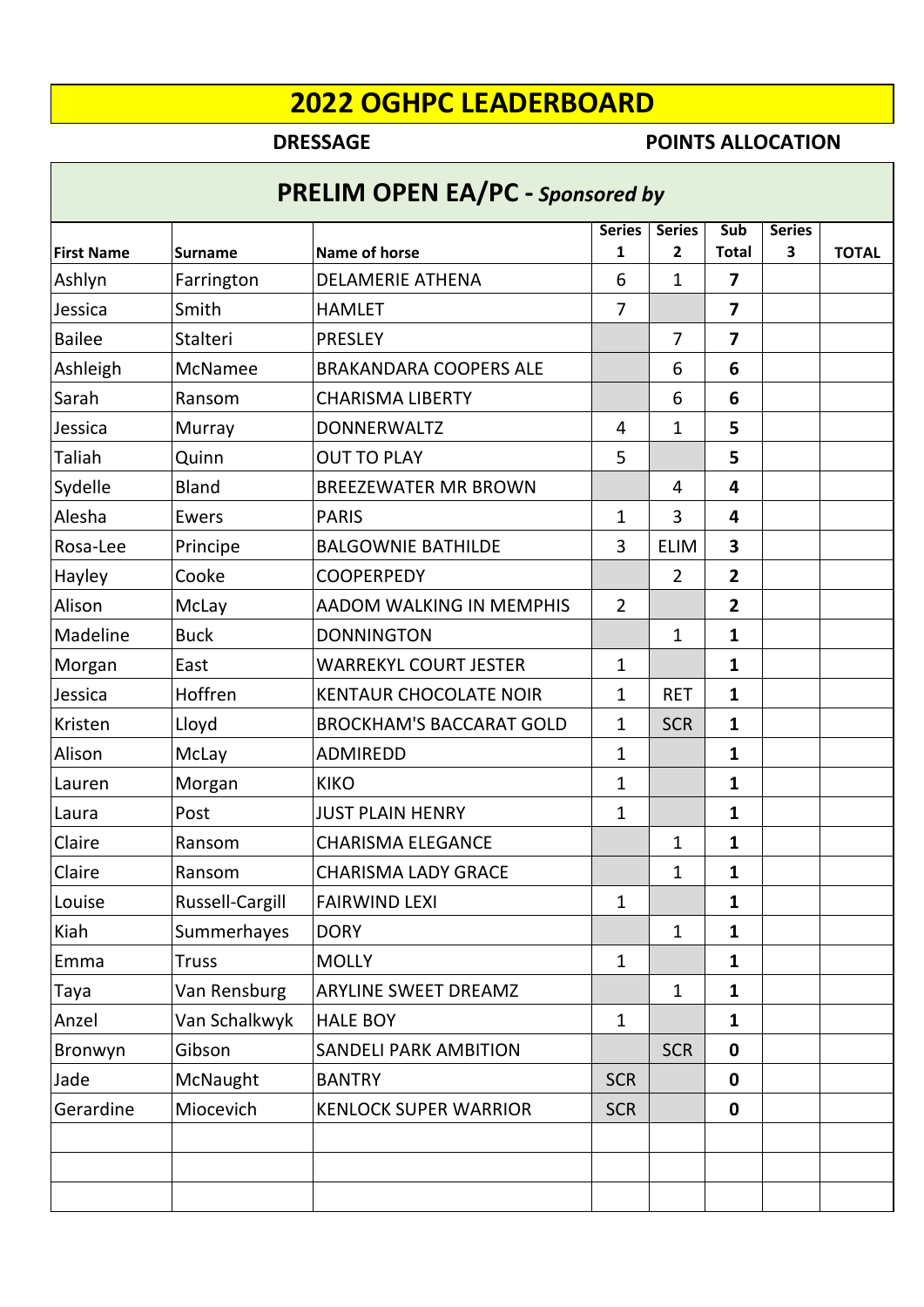## **DRESSAGE POINTS ALLOCATION**

|                   |                | <b>PRELIM PCWA - Sponsored by</b> |                |                   |                |          |              |
|-------------------|----------------|-----------------------------------|----------------|-------------------|----------------|----------|--------------|
|                   |                |                                   |                |                   | Sub            |          |              |
| <b>First Name</b> | <b>Surname</b> | Name of horse                     |                | Series 1 Series 2 | <b>Total</b>   | Series 3 | <b>TOTAL</b> |
| Kimberley         | Grey           | CE LADY MARMALADE                 | 5              | 5                 | 10             |          |              |
| Jenaveve          | Page           | WATCHWOOD DRUID                   | 7              | $\overline{2}$    | 9              |          |              |
| Lahnee            | Pozzebon       | <b>GLEN HARDEY OMEGA CLOUD</b>    | $\mathbf{1}$   | 7                 | 8              |          |              |
| Madison           | Kain           | <b>CIMERON POCKET ROCKET</b>      | 4              | 3                 | $\overline{7}$ |          |              |
| Annalyce          | Page           | <b>CORONATION FLORA</b>           | 1              | 6                 | 7              |          |              |
| Sune              | Snyman         | <b>EBONDALE SOPRANO</b>           | 6              |                   | 6              |          |              |
| Mia               | Fellows        | WESTWOOD ROYAL ROMEO              | <b>SCR</b>     | $\overline{4}$    | 4              |          |              |
| Sophie            | Dagnall        | <b>EBONY ROSE SPOTLIGHT</b>       | 2              | $\mathbf{1}$      | 3              |          |              |
| Lahnee            | Pozzebon       | <b>EKOLEE CRYSTAL FIRE</b>        | 3              |                   | 3              |          |              |
| Uma Sky           | Fisher         | <b>WENDAMAR MERRITT</b>           | $\mathbf{1}$   | $\mathbf{1}$      | $\mathbf{2}$   |          |              |
| Kristie           | Gibaud         | SL MY AMORÈ                       | $\overline{2}$ |                   | 2              |          |              |
| Dana              | Greenwood      | LADY ESQUIRESS                    | $\mathbf{1}$   | $\mathbf{1}$      | 2              |          |              |
| Tatum             | Hand           | <b>CRYSTAL CLEAR</b>              | 1              | $\mathbf{1}$      | $\mathbf{2}$   |          |              |
| Lyla              | Valuri         | WILLOWIE WANDARRA                 | $\mathbf{1}$   | $\mathbf{1}$      | $\overline{2}$ |          |              |
| Portia            | Allan          | <b>FOLLY FOOT EL TORO</b>         | $\mathbf{1}$   |                   | 1              |          |              |
| Josephine         | Anning         | <b>BRAYSIDE SENSATION</b>         |                | $\mathbf{1}$      | $\mathbf{1}$   |          |              |
| Olivia            | <b>Burles</b>  | PHARAZON STARANISE                |                | 1                 | 1              |          |              |
| Harpa             | Byrne          | JUDAROO LOTTIE JONES              |                | $\mathbf{1}$      | $\mathbf{1}$   |          |              |
| Amelia            | Curd           | HUNTER BROOK RIVER DANCE          |                | $\mathbf{1}$      | $\mathbf{1}$   |          |              |
| Rylee             | Dawe           | STELLA                            | 1              |                   | 1              |          |              |
| Quinn             | East           | <b>LOLA</b>                       | $\mathbf{1}$   |                   | $\mathbf{1}$   |          |              |
| Erin              | Greenwood      | EUREKA MASQUERADE                 |                | $\mathbf{1}$      | $\mathbf{1}$   |          |              |
| Nicola            | Lachenicht     | <b>ELLINGTON EVENING</b>          |                | $\mathbf{1}$      | $\mathbf{1}$   |          |              |
| Erin              | Lennox-Bryant  | IMPASSABEEL                       | $\mathbf{1}$   |                   | $\mathbf{1}$   |          |              |
| Sarah             | Little         | PENLEY GIOVANNI                   | 1              |                   | 1              |          |              |
| Zoe               | Petterson      | KISMET PARK SERENITY              |                | $\mathbf 1$       | 1              |          |              |
| Jovi              | Stalteri       | <b>LEEDALE MI-CARDI</b>           |                | $\mathbf{1}$      | $\mathbf{1}$   |          |              |
| Lauren            | Stubbs         | DALAKEE HIGH SOCIETY              |                | 1                 | 1              |          |              |
| Sophie            | Tennant        | WANDIERA SPECIAL ADDITION         | 1              |                   | 1              |          |              |
| Chelsea           | Willock        | <b>MEMPHIS</b>                    |                | $\mathbf{1}$      | $\mathbf{1}$   |          |              |
| Eva               | Anning         | THE BRASS BEAR                    |                | <b>ELIM</b>       | 0              |          |              |
| Hadlee            | Baldacchino    | CP TOUR OF DUTY                   | <b>SCR</b>     |                   | 0              |          |              |
| Teagan            | Christie       | <b>BMS OSTINATO</b>               |                | <b>RET</b>        | 0              |          |              |
| Abigail           | Laurence       | STAR WALTZ JUDGEMENT              | <b>ELIM</b>    |                   | 0              |          |              |
| Lahnee            | Pozzebon       | <b>EKOLEE CRYSTAL FIRE</b>        |                | <b>SCR</b>        | 0              |          |              |
| Sienna            | Smith          | <b>JUST DASHIN</b>                | <b>SCR</b>     |                   | 0              |          |              |
| Lauren            | Stubbs         | <b>BENITO</b>                     |                | <b>ELIM</b>       | 0              |          |              |
| Harriet           | Ward           | <b>LITTLE ASHA</b>                | <b>SCR</b>     |                   | 0              |          |              |
|                   |                |                                   |                |                   |                |          |              |
|                   |                |                                   |                |                   |                |          |              |
|                   |                |                                   |                |                   |                |          |              |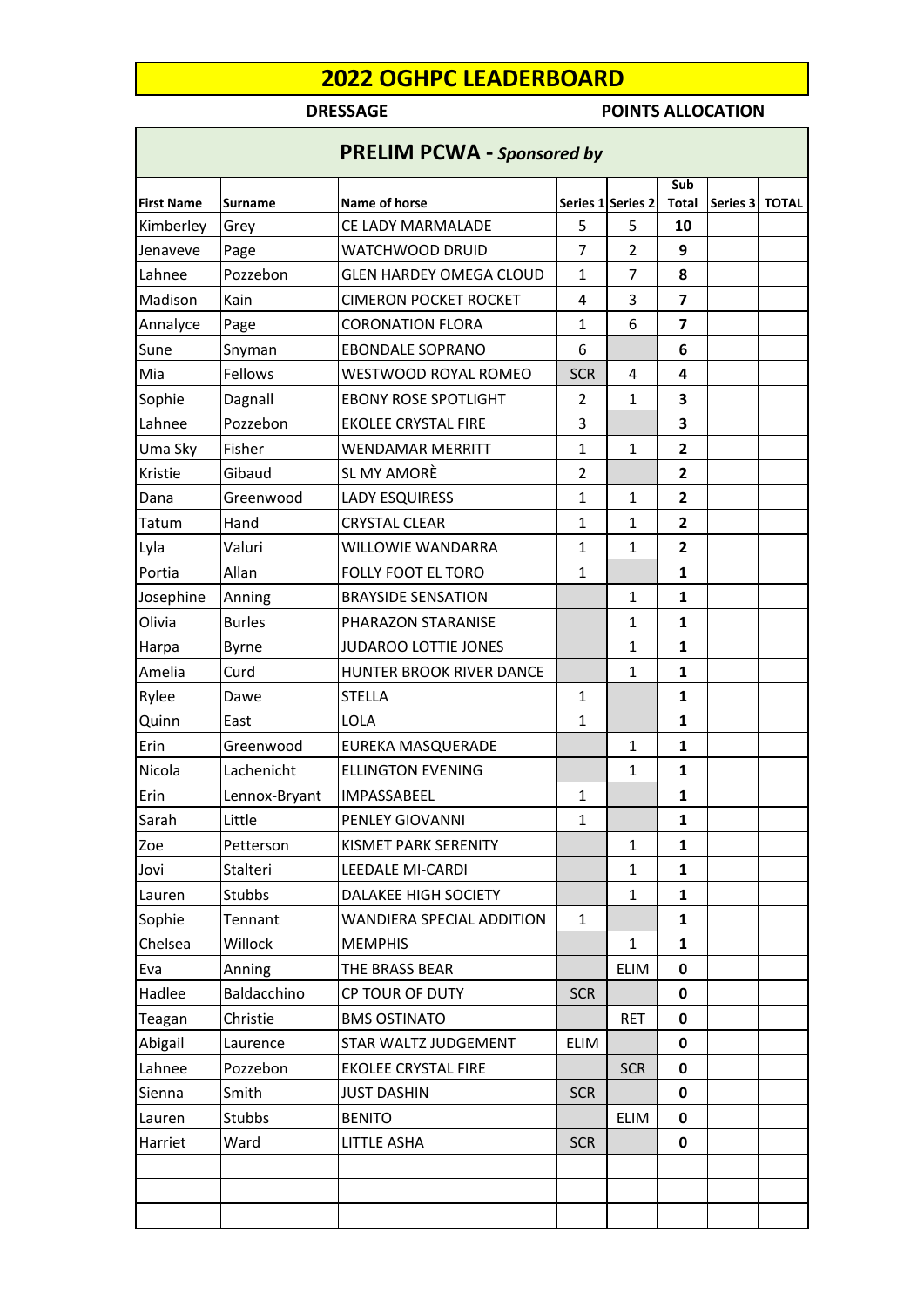## **DRESSAGE POINTS ALLOCATION**

# **NOVICE OPEN EA/PC -** *Sponsored by*

|                   |                 |                              | <b>Series</b>  | <b>Series</b>  | Sub            | <b>Series</b> |              |  |  |
|-------------------|-----------------|------------------------------|----------------|----------------|----------------|---------------|--------------|--|--|
| <b>First Name</b> | <b>Surname</b>  | Name of horse                | 1              | $\mathbf{2}$   | Total          | 3             | <b>TOTAL</b> |  |  |
| Shania            | Benbow          | <b>TAMBLYN PARK JACKPOT</b>  | 7              | 7              | 14             |               |              |  |  |
| Rosa-Lee          | Principe        | <b>BALGOWNIE BATHILDE</b>    | 4              | 5              | 9              |               |              |  |  |
| Jessica           | Smith           | <b>HAMLET</b>                | 6              |                | 6              |               |              |  |  |
| Emma              | Williams        | <b>FUNKALICIOUS</b>          |                | 6              | 6              |               |              |  |  |
| Erin              | Kelty           | <b>LOKI KFS</b>              | 1              | 4              | 5              |               |              |  |  |
| Rebecca           | <b>Nairn</b>    | <b>MYSTERY MARK</b>          | 5              |                | 5              |               |              |  |  |
| Corrie            | Andrew          | <b>BB FLEURDELYS</b>         | 3              |                | 3              |               |              |  |  |
| Claire            | Ransom          | <b>CHARISMA ELEGANCE</b>     |                | 3              | 3              |               |              |  |  |
| Sara              | Vroom           | <b>INDIANA ECLIPSE</b>       | 1              | $\overline{2}$ | 3              |               |              |  |  |
| Jessica           | <b>Battista</b> | <b>JAMES BOND</b>            | 1              | $\mathbf{1}$   | $\overline{2}$ |               |              |  |  |
| Louise            | Russell-Cargill | <b>FAIRWIND LEXI</b>         | $\overline{2}$ |                | 2              |               |              |  |  |
| Alison            | <b>McLay</b>    | AADOM WALKING IN MEMPHIS     | 1              |                | 1              |               |              |  |  |
| Laura             | Post            | <b>JUST PLAIN HENRY</b>      | 1              | <b>SCR</b>     | 1              |               |              |  |  |
| Jade              | McNaught        | <b>BANTRY</b>                | <b>SCR</b>     |                | 0              |               |              |  |  |
| Geradine          | Miocevich       | <b>KENLOCK SUPER WARRIOR</b> | <b>SCR</b>     |                | 0              |               |              |  |  |
| Rowena            | <b>Morris</b>   | <b>RED ALPHA</b>             | <b>SCR</b>     |                | 0              |               |              |  |  |
| Jessica           | Murray          | <b>DONNERWALTZ</b>           |                | <b>SCR</b>     | $\mathbf 0$    |               |              |  |  |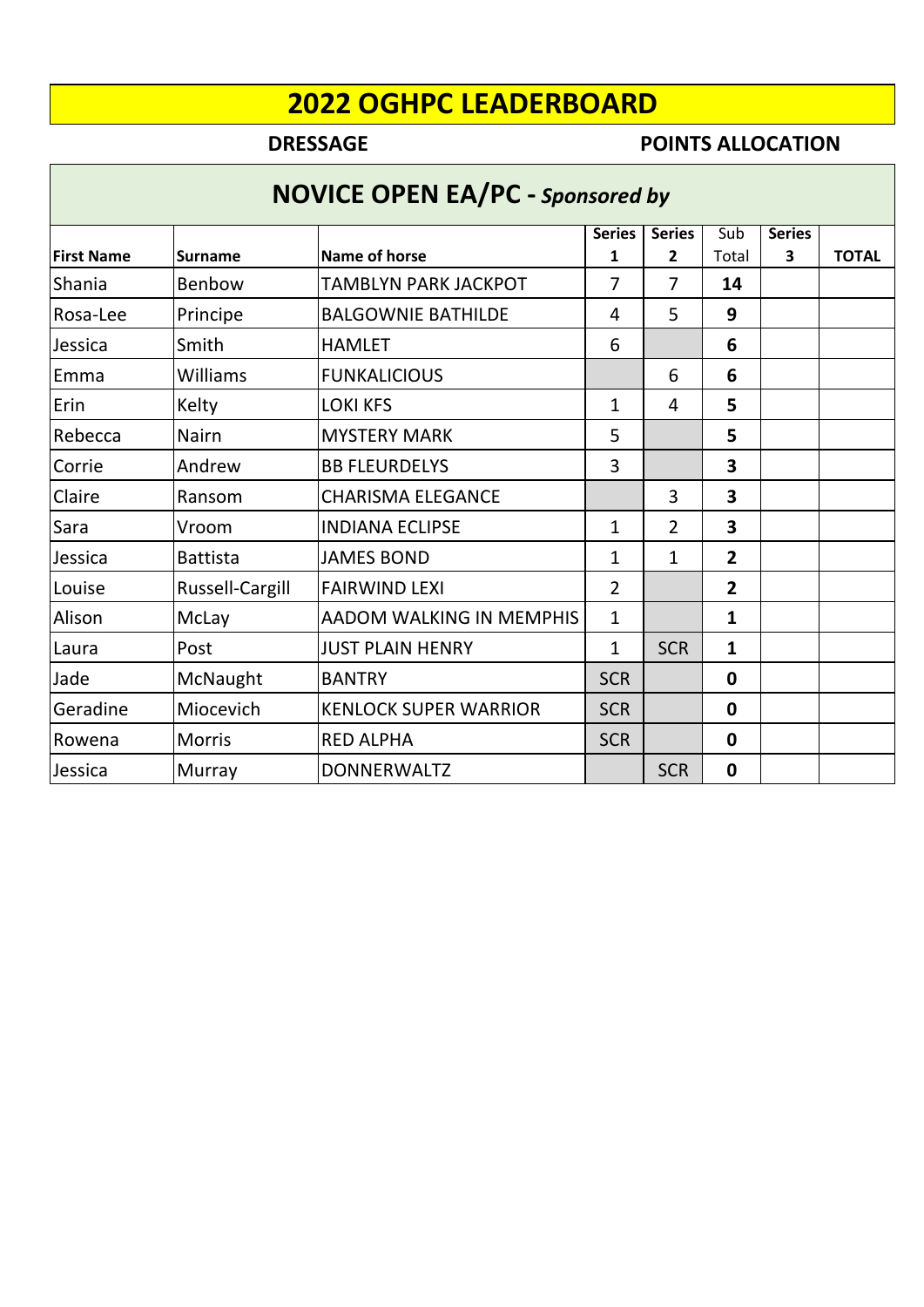## **DRESSAGE POINTS ALLOCATION**

## **NOVICE PCWA -** *Sponsored by*

|                   |                  |                                  | <b>Series</b>  | <b>Series</b>  | Sub                     | <b>Series</b> |              |
|-------------------|------------------|----------------------------------|----------------|----------------|-------------------------|---------------|--------------|
| <b>First Name</b> | <b>Surname</b>   | <b>Name of horse</b>             | 1              | 2              | <b>Total</b>            | 3             | <b>TOTAL</b> |
| Amy-Louise        | <b>Ross</b>      | <b>HALCYON</b>                   | 7              | 6              | 13                      |               |              |
| Annalyce          | Page             | <b>CORONATION FLORA</b>          | 6              | 5              | 11                      |               |              |
| Sarah             | Little           | PENLEY GIOVANNI                  | 3              | 4              | $\overline{\mathbf{z}}$ |               |              |
| Ella              | McCrum           | <b>HEART ON A STRING</b>         |                | 7              | $\overline{\mathbf{z}}$ |               |              |
| Aleska            | Wearne           | <b>BERTIE DE LUX</b>             | 4              | $\overline{2}$ | 6                       |               |              |
| Sune              | Snyman           | <b>EBONDALE SOPRANO</b>          | 5              |                | 5                       |               |              |
| Mia               | Fellows          | <b>WESTWOOD ROYAL ROMEO</b>      | <b>SCR</b>     | 3              | $\overline{\mathbf{3}}$ |               |              |
| Sophie            | Tennant          | <b>WANDIERA SPECIAL ADDITION</b> | $\overline{2}$ |                | $\overline{2}$          |               |              |
| Sadie             | Gemmell          | <b>BY CHANCE</b>                 | 1              |                | $\mathbf{1}$            |               |              |
| Tatum             | Hand             | <b>CRYSTAL CLEAR</b>             |                | 1              | $\mathbf{1}$            |               |              |
| Hayley            | Mazurek          | PP MY LITTLE LIGHT               | <b>RET</b>     | 1              | $\mathbf{1}$            |               |              |
| Lauren            | Conti            | <b>SCOTT FREE</b>                |                | <b>SCR</b>     | $\mathbf{0}$            |               |              |
| Mia               | Death            | <b>GORDON PARK ROYAL REVIEW</b>  |                | <b>SCR</b>     | $\mathbf{0}$            |               |              |
| Mia               | <b>DiCandilo</b> | <b>GORDON PARK WALTZ</b>         |                | <b>SCR</b>     | $\mathbf 0$             |               |              |
|                   |                  |                                  |                |                |                         |               |              |
|                   |                  |                                  |                |                |                         |               |              |
|                   |                  |                                  |                |                |                         |               |              |
|                   |                  |                                  |                |                |                         |               |              |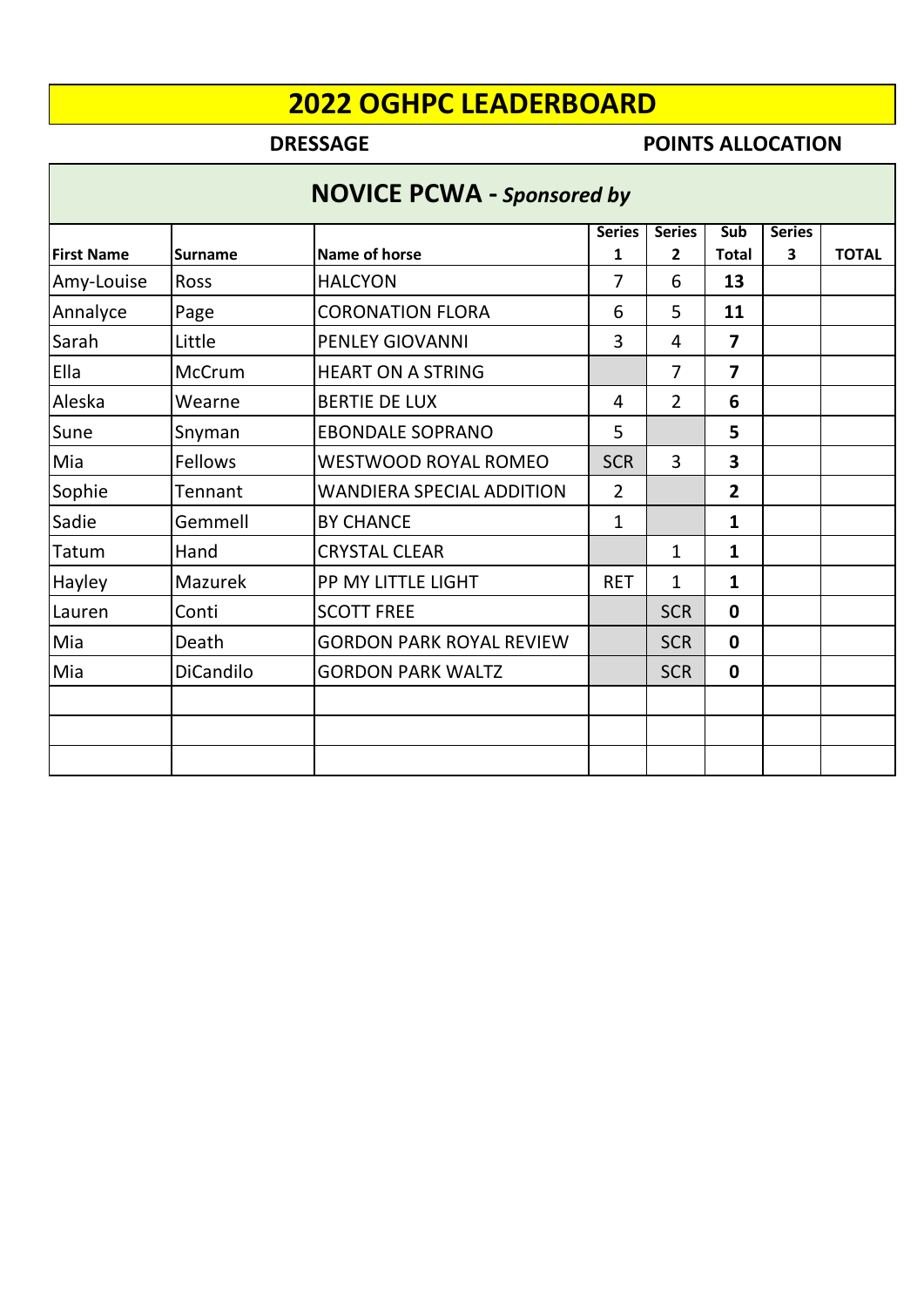Г

## **DRESSAGE POINTS ALLOCATION**

| <b>ELEMENTARY (All Classes) - Sponsored by</b> |                 |                              |               |               |              |               |              |  |  |  |
|------------------------------------------------|-----------------|------------------------------|---------------|---------------|--------------|---------------|--------------|--|--|--|
|                                                |                 |                              | <b>Series</b> | <b>Series</b> | <b>Sub</b>   | <b>Series</b> |              |  |  |  |
| <b>First Name</b>                              | <b>Surname</b>  | <b>Name of horse</b>         | 1             | $\mathbf{2}$  | <b>Total</b> | 3             | <b>TOTAL</b> |  |  |  |
| Shania                                         | Benbow          | <b>TAMBLYN PARK JACKPOT</b>  | 6             | 7             | 13           |               |              |  |  |  |
| Yolanda                                        | <b>Stephens</b> | <b>ARGYLE</b>                | 7             | 6             | 13           |               |              |  |  |  |
| Amy-Louise                                     | <b>Ross</b>     | <b>HALCYON</b>               | 5             | 5             | 10           |               |              |  |  |  |
| Nicola                                         | Lachenicht      | <b>NEWHOPE SPARKS FLY</b>    |               | 4             | 4            |               |              |  |  |  |
| Sharon                                         | Leone           | <b>FRISO'S SUMMER DREAM</b>  | 4             |               | 4            |               |              |  |  |  |
| Teagan                                         | Christie        | <b>AMANI PHANTASIE</b>       | <b>SCR</b>    | 3             | 3            |               |              |  |  |  |
| Emma                                           | Williams        | <b>FUNKALICIOUS</b>          | 3             | <b>SCR</b>    | 3            |               |              |  |  |  |
| Lauren                                         | Conti           | <b>SCOTT FREE</b>            |               | <b>SCR</b>    | $\mathbf{0}$ |               |              |  |  |  |
| Rebecca                                        | Nairn           | <b>MYSTERY MARK</b>          |               | <b>SCR</b>    | $\mathbf{0}$ |               |              |  |  |  |
| Samantha                                       | Outram          | <b>KENDHALL PARK OCTAVIA</b> | <b>SCR</b>    |               | $\mathbf{0}$ |               |              |  |  |  |
| Laura                                          | Post            | <b>JUST PLAIN HENRY</b>      |               | <b>SCR</b>    | $\mathbf{0}$ |               |              |  |  |  |
| Anthea                                         | Sargison        | <b>KARDARRA KALDARRA</b>     | <b>SCR</b>    |               | 0            |               |              |  |  |  |
|                                                |                 |                              |               |               |              |               |              |  |  |  |
|                                                |                 |                              |               |               |              |               |              |  |  |  |
|                                                |                 |                              |               |               |              |               |              |  |  |  |
|                                                |                 |                              |               |               |              |               |              |  |  |  |
|                                                |                 |                              |               |               |              |               |              |  |  |  |